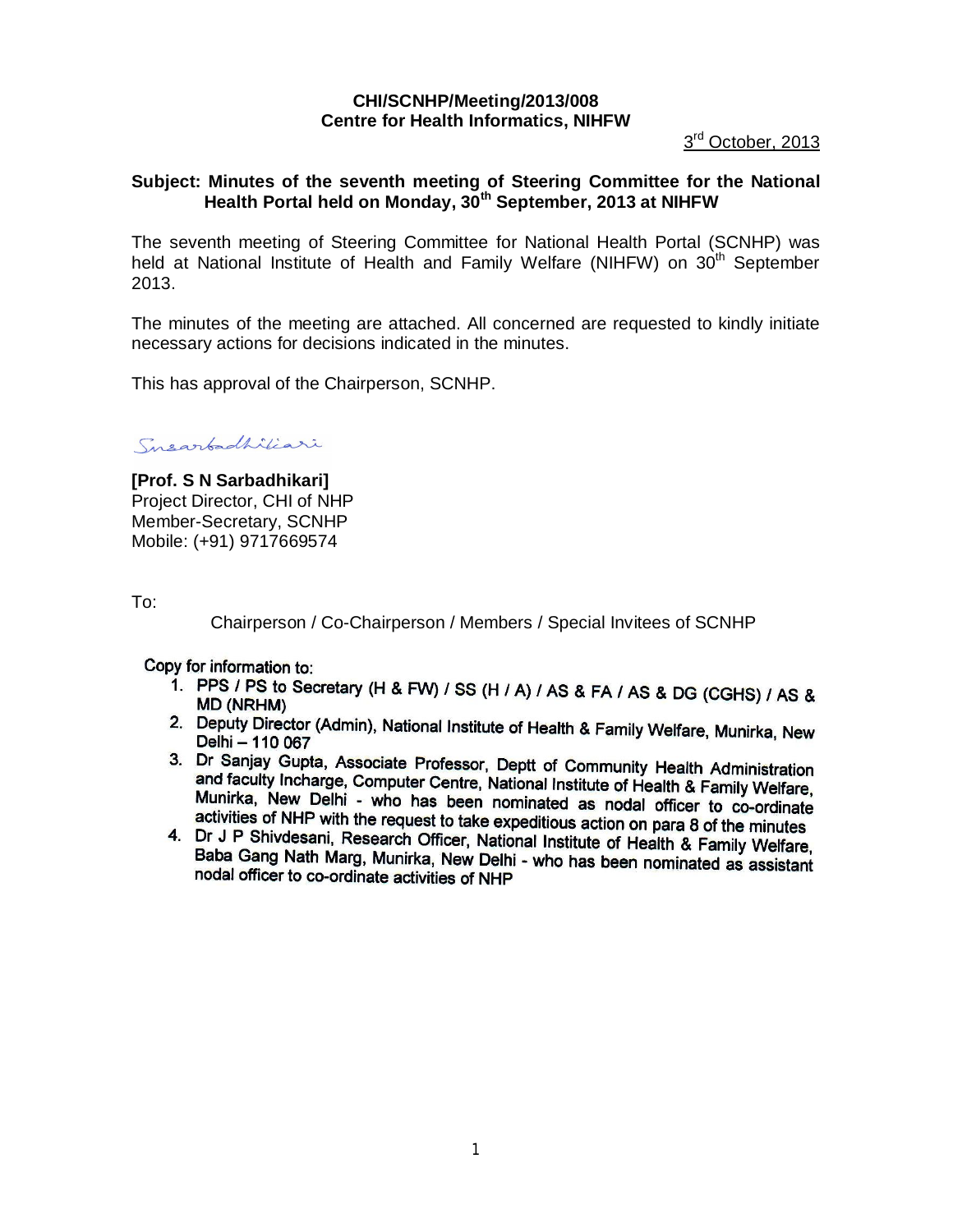#### **Subject: Minutes of the seventh meeting of Steering Committee for the National Health Portal (SCNHP) held on 30 th September, 2013 at NIHFW**

The seventh meeting of the SCNHP was held at NIHFW on from 10:301 AM onwards on 30<sup>th</sup> September 2013. The Agenda is given in Annexure-I. Members who attended are mentioned in the Annexure-II. Prof L M Nath had sent his regrets. Special Invitees included the officers of CHI.

1. Prof. J K Das, Director, NIHFW formally welcomed all. He said that we are running rather late and we need to find out the means to move ahead quickly. Prof. Das handed over the proceedings to Prof. N K Ganguly, the Chairman of the SCNHP.

2. Prof. Ganguly reminded all that the SCNHP was formed on  $2^{nd}$  August 2011 and had its first meeting more than two years back – *i.e.*, on 27<sup>th</sup> September 2011. The MoHFW had allotted the initial funds for NHP to NIHFW on  $28<sup>th</sup>$  February 2012. He said that we need to see that somehow or other SCNHP, NIHFW and CHI should be perceived to be working, by the public and the Government. We shouldn't go in a negative mode (crying for not having resources), rather we should try to make the best use of available resources positively.

3. The SCNHP felt that more representatives from the MoHFW should be present in the SCNHP. Mr. Alok Kumar Verma had ably steered the SCNHP in the initial stages and has been associated with it for a long time. His presence in the SCNHP will be very valuable. Therefore the SCNHP proposes to co-opt Mr. Alok Kumar Verma in the SCNHP with immediate effect.

4. Mr. P C Cyriac said that as per the DPR, Central Content Development Committee (CCDC) has to be created and that is likely to take some time. On the other hand members of an ad hoc Content Committee (CC) may not be able to devote sufficient time. Prof. Ganguly stressed on forming a mechanism for seamless entry of already available content from various authentic sources, helped by a Committee formed immediately by the Director, NIHFW – including members from NIHFW, CHI, SCNHP and other academic institutes, as necessary. This (ad hoc) Content Committee (CC) will cease to function once the CCDC is formed in full strength. However, CCDC may also require assistance from various domain experts for validation of content. For such external validators, an honorarium of Rs. 5000/= may be paid per domain for a work of 8-10 hours. The deliverable from such domain experts will be the filled up quality matrix (verifying the domain, source of information, what it is and what it is not, factual accuracy and ease of understanding for the target audience) for topics related to specific domains and subdomains. It has to be ensured that there is no Conflict of Interest of the domain experts.

#### 5. Prof. S N Sarbadhikari, PD, CHI presented the progress of NHP

• **Content** for launch has been approved by **CAC** members on 12/9/13 [minutes of the meeting and the approved contents had been circulated with the Notice for the  $7<sup>th</sup>$ meeting of SCNHP. The SCNHP deliberated on this and Prof. Ganguly asked pointed questions to the SCNHP members – who are also members of the CAC and have been present during the 2<sup>nd</sup> CAC meeting – viz., Prof. S K Mishra, Dr. B V Adkoli and Mr. Suresh Kochattil. All of them certified that the chosen domains are correct, the sources of the content are authentic and no content is of any controversial nature. As they were comfortable with **the content in question, it may be uploaded now at nhp.org.in for beta testing, along with an appropriate Disclaimer. The Disclaimer has to be approved by the MoHFW.** In this method, public opinion can be sought on the NHP and further improvements can be planned according to the needs and queries raised. In future, all content has to be approved by the in-house ad hoc CC (as mentioned in point 4 above) by checking the quality matrix – through external domain experts, as necessary. Once the CCDC is in full strength, it can carry on the same process. However, any content generated by CCDC has to undergo rigorous validation and may be published in reputed peer reviewed journals, after informing the SCNHP. In case there is any sensitive data or inference, SCNHP may refer the matter to MoHFW before it can be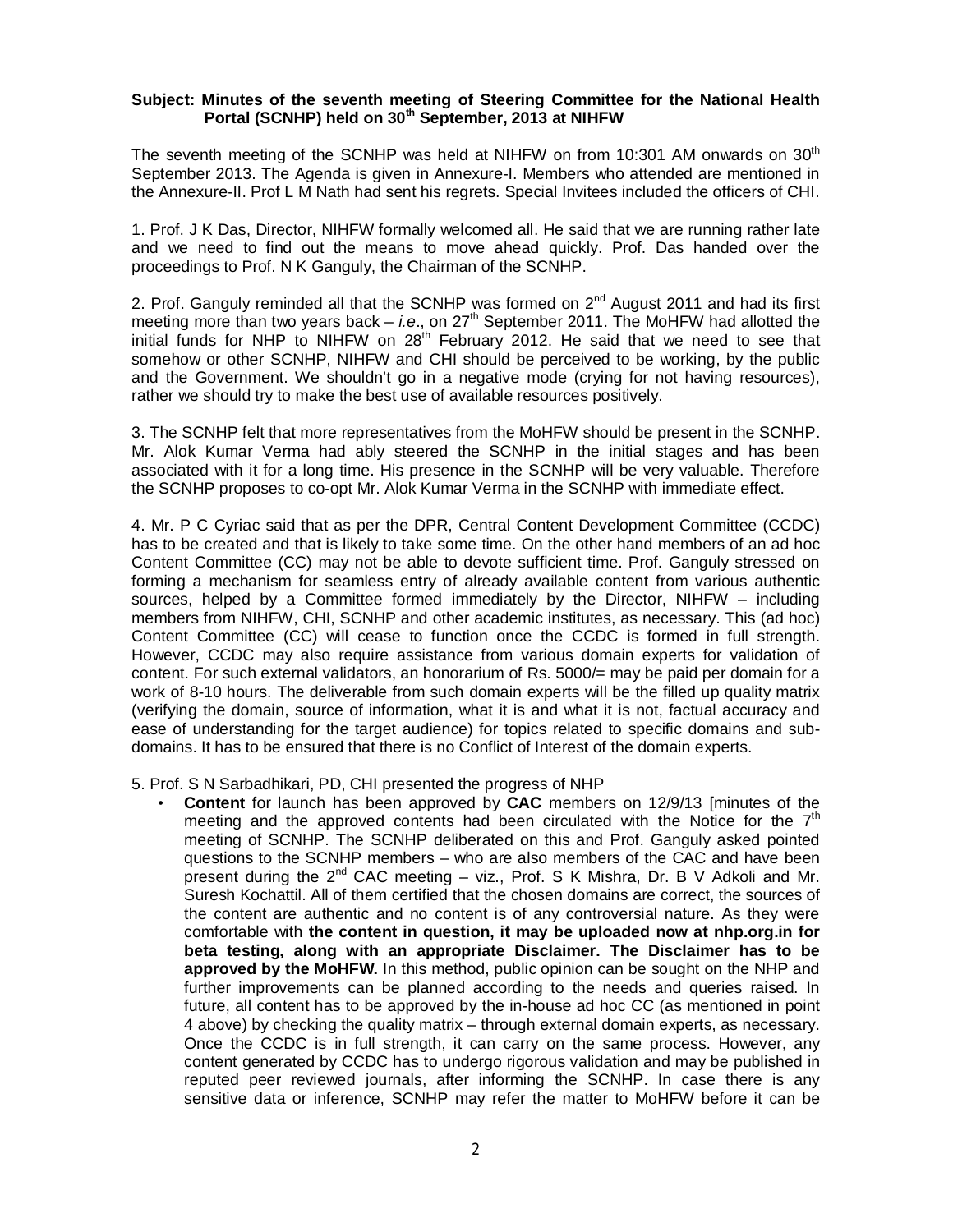submitted for publication. The other points raised by CAC are for future developments and can be discussed in subsequent meetings.

- **Domain** nhp.gov.in had been already booked but as per NIC internal rules gov.in sites are allowed to be hosted only on NIC Servers. So, alternative domain nhp.org.in had to be booked. The SCNHP approved it.
- **Server** A team from CHI had visited the NIC Data Centre and Mr. Sunil Kumar was also present there. During the visit we learnt that Installation, configuration and maintenance of OS, Webserver, Application and Database shall be our responsibility. Unfortunately, presently we don't have the human resources for system administration, database management, Linux vendor management and maintenance of the web, application and database servers. Further, we were informed that the NIC Disaster Recovery (DR) site in Pune is yet to be ready, and, when it is ready we have to go there for DR site management. Therefore, we are now hosting the NHP through **BSNL Cloud Services**. The SCNHP approved it.
- **Security Audits** for the NHP have been completed and we have received the **Security Certificate** from a CERT-IN empanelled organization on 10/9/13. Prof. Shatrunjay Rawat generously offered to offer technical help to the NHP team. The SCNHP approved it.
- **India Development Gateway** [ http://indg.in ] team members met with PD, CHI and Prof. S. Rawat and Mr. Suresh Kochattil in Hyderabad on 6/9/13, then they also presented to the MoHFW officials at Nirman Bhavan on 12/9/13, where PD, CHI was present. On 27/9/13, Mr. Suresh of SCNHP met the C-DAC officials at their office in Hyderabad and Prof. Sarbadhikari joined telephonically. The main points discussed and agreed in that meeting were:

1. C-DAC Hyderabad core competence is in creation of Regional content and is the case of InDG. They do not employ full time people for this but can work with volunteers and ensure validated content.

2. C-DAC Hyderabad is not into hosting and maintenance of hardware – other C-DAC centres are more capable in this aspect.

3. The C-DAC team can work on further steps and value add-ons for NHP as suggested in the DPR.

4. C-DAC is capable of handling chat rooms, wikis and other technology addons for NHP.

The follow-up Report is attached. Further discussions will be necessary in future to go forward for possible collaboration.

- NHP has been submitted for **HONcode certification** on 16/9/13. The SCNHP approved it.
- **RFP for PMT** will be opened on 17/10/13, and **the process for building the other entities has been started**.

6. The final item was on formation of the other entities as envisaged in the DPR. The biggest constraint for that was availability of space in NIHFW. Prof. Ganguly suggested setting up Porta Cabins or hiring space in an external location. However, Prof. J K Das expressed his reservations regarding adequate funds allocation under those heads (space / water / electricity / transport). Initially the CCDC may be formed in full strength (27 members) and few representatives from the other entities may be recruited through walk-in interviews in 6-8 weeks. The TORs for all the positions will be circulated to the SCNHP for approval through emails.

7. Prof. N K Ganguly finally expressed satisfaction that the portal development team has been able to collect enough content and has developed a good interface that can be made to go live for beta testing immediately with a suitable disclaimer. He said that "not being noticed at all" is the worst fate of a portal. Even if there are adverse comments, those should be taken as guides for improvement. At a later stage other special invitees of SCNHP can be updated further.

8. The meeting ended with a vote of thanks to the Chair.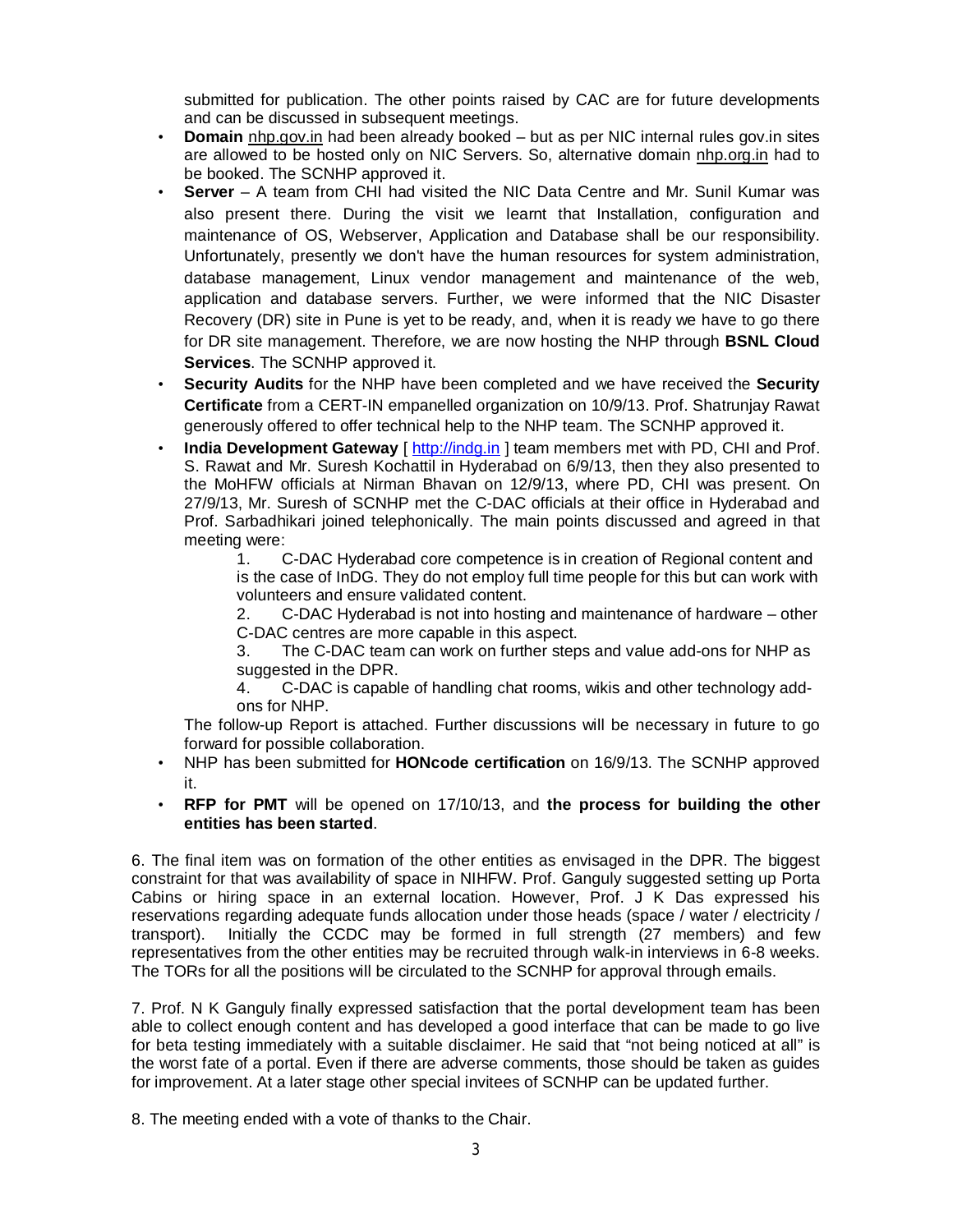#### **Annexure-I CHI/SCNHP/Meeting/2013/007b Centre for Health Informatics, NIHFW**

## **Subject: Notice for the seventh meeting of Steering Committee for the National Health Portal on Monday, 30th September, 2013 at NIHFW**

The seventh meeting of the Steering Committee for the National Health Portal (SCNHP) will be held at Board Room, NIHFW. Members are requested to attend.

**Date: Monday, 30.09.2013 Venue: NIHFW Board Room Time: 10.30 AM**

#### **Agenda**

|    | Welcome                | Prof. J. K. Das<br>Director, NIHFW     |
|----|------------------------|----------------------------------------|
| 2. | <b>Opening Remarks</b> | Prof. N. K. Ganguly<br>Chairman, SCNHP |

- 3. Points for discussion :
	- i) Updates by PD, CHI
	- ii) Discussion on possible collaborations with INDG especially the fomal modalities to use a portal developed by MCIT (Copyright with C-DAC) for dissemination of contents for the NHP. Also, in that case the domain name for NHP will no more remain http://nhp.org.in or http://nhp.gov.in and it will be only a subdomain of  $http://indg.in - whether that will give$ rise to confusion among potential users or not.
	- iii) Discussion on points raised by CAC in its second meeting on 12/9/13
	- iv) Discussion on other entities for NHP, as per DPR
	- v) Miscellaneous, with permission of the Chair

4. Vote of Thanks : Prof. S N Sarbadhikari Member Secretary, SCNHP

Susarbadhiliari

## **[Prof. S N Sarbadhikari]**

Project Director, CHI of NHP

Member Secretary, SCNHP

### **Cc: All the Members of the Steering Committee and Special Invitees**